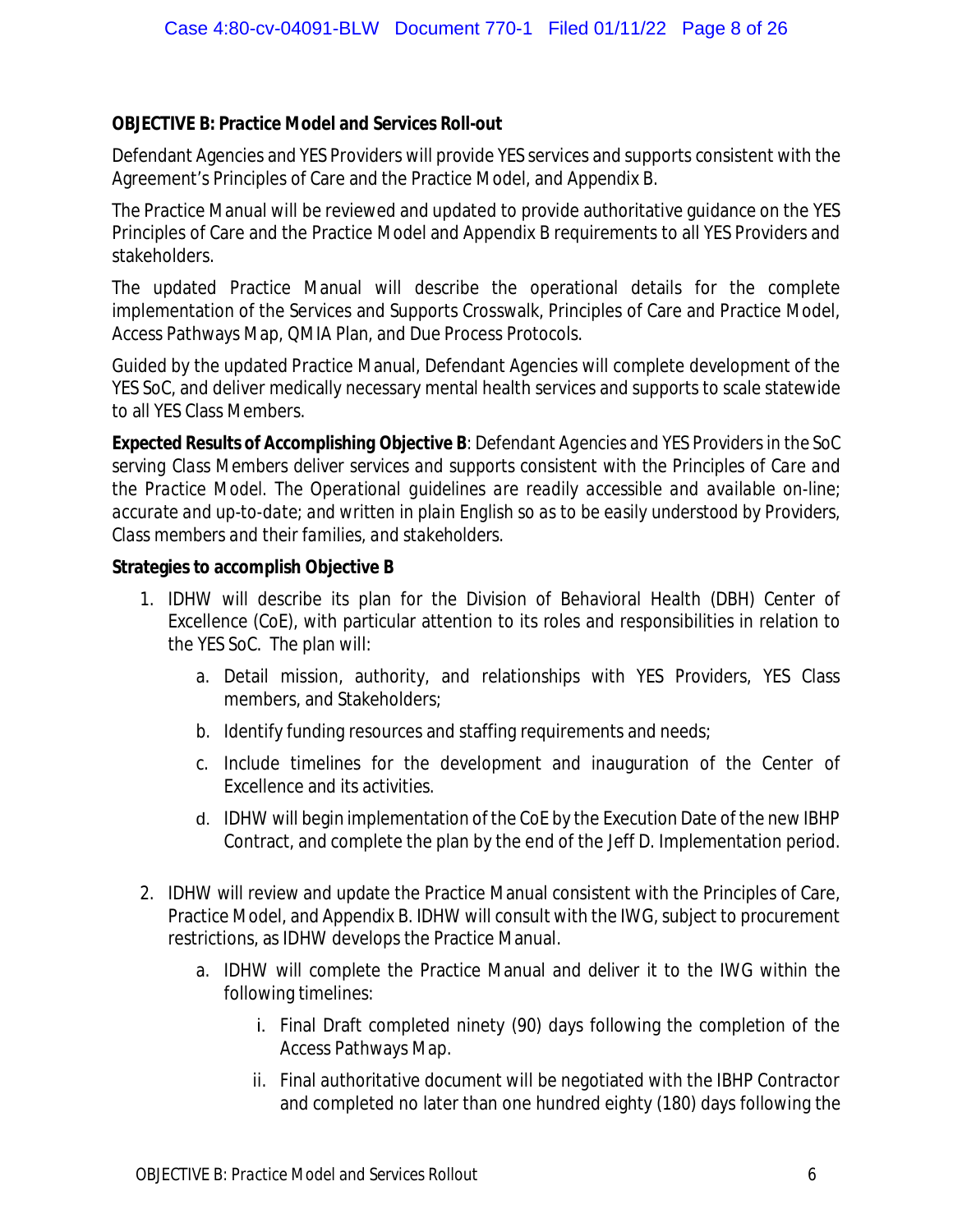Service Start Date of the IBHP Contract. With the guidance of IDHW, YES Defendant Agencies will describe and document the operational protocols or procedures for each discrete pathway in the Access Pathways Map and all of the services and supports in the Services and Supports Crosswalk not already included in the Practice Manual.

- b. The protocols and procedures detailed in the Practice Manual will include: relevant operational details and directions that are not already spelled out in the Services and Supports Crosswalk, Access Pathways Map, Due Process Protocols, or QMIA Plan that influence or determine who gets what services and supports, including details on when, where, and how services and supports will be delivered. The Practice Manual is the primary, comprehensive, public-facing sourcebook for YES programs, collecting and presenting all of the relevant information from the YES Authoritative Documents needed to understand and access YES services and supports.
- c. IDHW will combine all YES Defendant Agencies' and their contractors' contributions into a Practice Manual update using consistent formatting, terms, definitions, and descriptions. IDHW will identify and eliminate duplicative, conflicting, incomplete, inaccurate, and ambiguous material. IDHW will identify and document any areas where consensus cannot be found or updates cannot be made in a proposed Practice Manual update to be shared with the IWG for problem-solving. Having reached agreement, the update will be adopted and incorporated into the Practice Manual.
- d. The updated and adopted Practice Manual will be used as the authoritative guide for YES service delivery to YES Class Members for all Defendant Agencies and YES Providers. Each YES Provider will be required to align its policies, procedures, contracts and standards to the updated Practice Manual, identifying and making needed changes, if any. IDHW will require the delivery of YES services to YES Class Members consistent with the YES Practice Manual. IDHW or it's agent will audit YES Providers to confirm alignment with YES Practice Manual service delivery requirements. This information will be shared with the IGT at an agreed upon frequency.
- e. The Practice Manual will be further updated when substantive changes are made to Services and Supports Crosswalk, the Access Pathways Map, Due Process Protocols, and/or practices and procedures that substantively influence or determine service delivery to YES Class Members, but no less frequently than annually.
- 3. Services Roll-out
	- a. Develop and implement a process and procedures that communicate the availability of out-of-home care to youth, families, providers, and other relevant Stakeholders.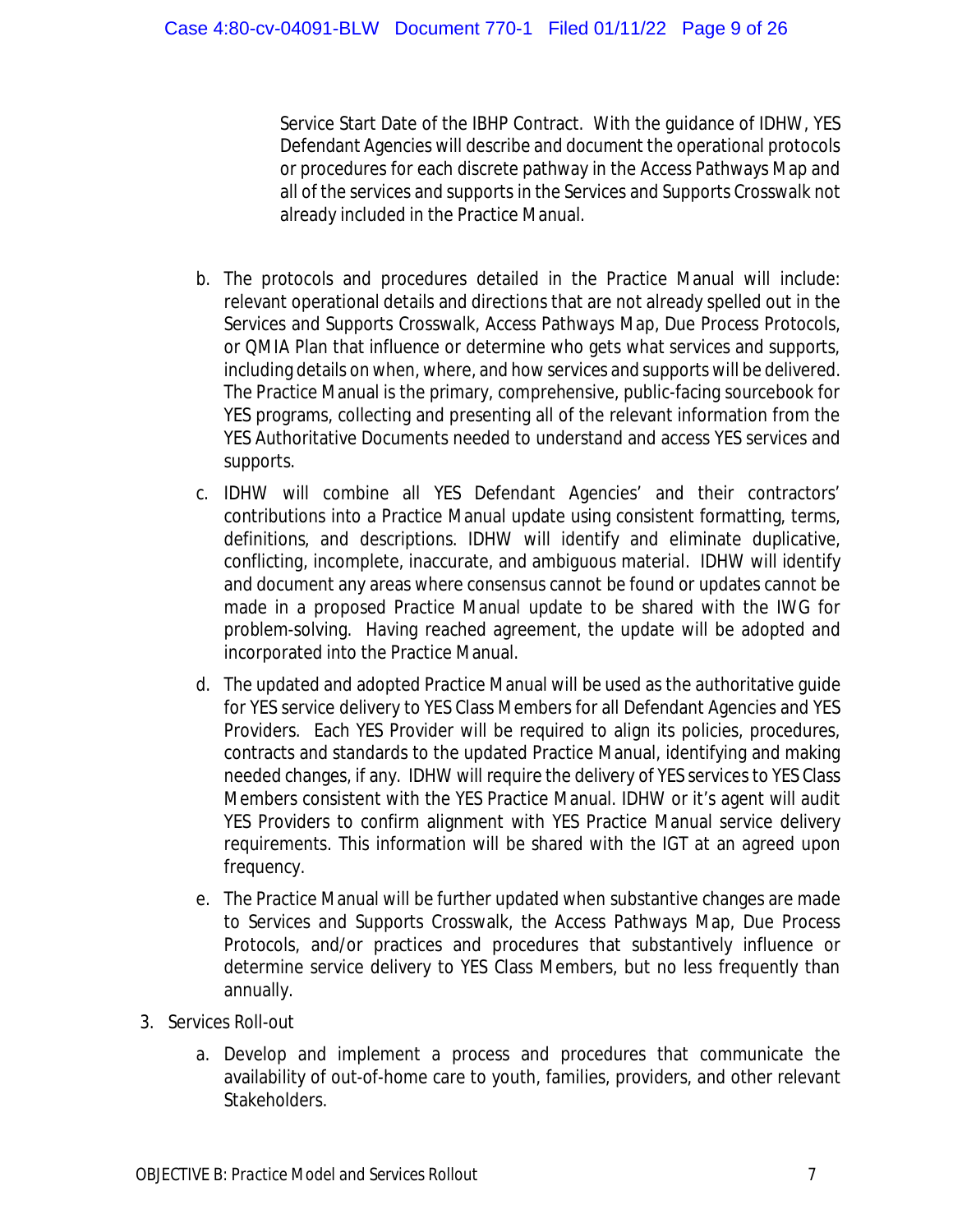- b. Develop and implement a process and procedures that communicate availability of and expectations for Treatment Foster Care (TFC) to youth, families, providers, and other relevant stakeholders by the Service Start Date of the new IBHP Contract.
- c. Complete an index listing all residential facilities identified or authorized to serve YES Class Members no later than February 28, 2022. Detail admission criteria, including which Class Members may benefit from, or be eligible for, the facilities' services and supports. Commence a preliminary provider network agreement process that puts in place necessary administrative procedures to timely access these services and supports so that parents or youths' advocates do not need to initiate contracts from scratch when a placement is needed.
- d. IDHW, through the IBHP Contractor is required to provide medically necessary access to the full array of intensive community based and psychiatric residential services to eligible YES Class Members.
- e. The IWG shall meet quarterly to review and document progress towards:
	- i. Establishing statewide and regional service capacity targets necessary to comply with the Settlement Agreement's Service and Access Commitments and Outcomes. Capacity targets will incorporate the service standards established pursuant to Objective A. The IWG will establish service capacity targets no later than the Service Start Date of the new IBHP Contract. Thereafter the QMIA will report on progress toward the targets at the quarterly reviews.
	- ii. Identify and report on eligible youth populations that systematically do not engage in YES programs no later than twelve (12) months post Service Start Date of the new IBHP Contract. Create mitigation strategies to identify and engage underserved youths and their families into appropriate services.
	- iii. Time "being of the essence," in the event the IWG determines at a quarterly meeting, that timelines for the YES authoritative documents will not, or have not, been substantially met, the Director of IDHW will be directed to draft a report within thirty (30) days detailing the reasons for delay and the corrective steps needed to resolve the delay. Plaintiffs may agree to accept the report as proposed to resolve the matter, or to collaborate on acceptable corrective action. If the parties are unable to agree on appropriate corrective action, the plaintiffs may submit their counter proposal to the Court for review and decision as to whether the delay constitutes a breach of the Settlement Agreement Commitments and whether Plaintiffs are entitled to their proposed relief.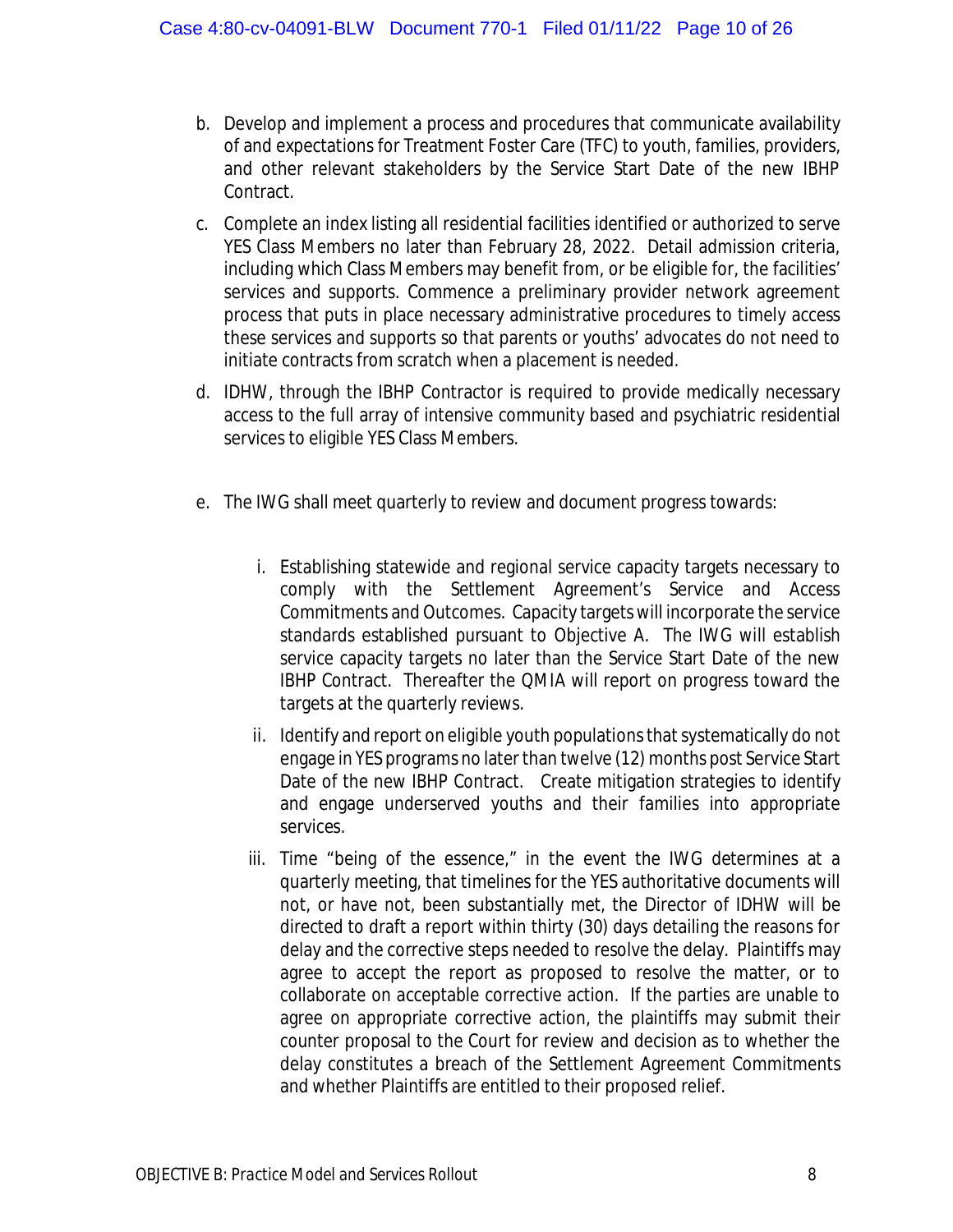- 4. Fully implement the Communication Plan while continuing to:
	- a. Include outreach and education of the community, stakeholders, and families. The effectiveness and ongoing refinement of the products, processes and activities of the Communication plan will necessarily include the input of potential Class Members, Class Members and their families, stakeholders, and YES providers.
		- i. Communicate availability of the crisis call line to youth, families, providers, and other relevant stakeholders. Crisis line materials will be modified to fit the needs of various stakeholder groups.
	- b. Establish and maintain products and outreach activities to provide easily accessible and publicly available descriptions or explanations of the Agreement, the services and supports, the Principles of Care and Practice Manual, and the Access Model to Class Members, their families, and other stakeholders.
	- c. Develop focused communications to specific stakeholder groups in the SoC. Examples of some of the recipients of these communications may include but are not limited to: the State Planning Council on Behavioral Health, the seven (7) Regional Behavioral Health Boards, the Idaho Hospital Association, the Idaho Psychiatric Association, the Idaho Psychological Association, the Psychiatric Rehabilitation Association, the National Association of Social Workers-Idaho Chapter, the Idaho Counseling Association, the Idaho Primary Care Association, the Idaho Academy of Family Physicians, the Idaho Association of Community Providers, and the population of behavioral health professionals and paraprofessionals who provide publicly-funded behavioral health services. Additional examples of stakeholders include but are not limited to: legislators, law enforcement entities, Medicaid regional nurse reviewers, magistrates, probation officers, educators, IDHW navigators, public health nurses and public health community outreach workers.
	- d. Engage community youth, family, education, mental health, provider, advocacy, and other stakeholder organizations for opportunities to partner in development of communication materials and events to promote awareness and interest in the SoC and how to access it. Examples include but are not limited to: topic-specific email alerts, individual meetings with organizations, live webcasts – with interactive question and answer sessions, webinars, summaries of statesponsored planning meetings posted on state websites.
	- e. Conduct initial and periodic review of printed and electronic materials to identify opportunities to improve the effectiveness of the communications.
	- f. Obtain responses and input from Class Members, their families and other stakeholders regarding communication products, processes, and outreach activities to ensure stakeholder feedback for finalization or improvement of the